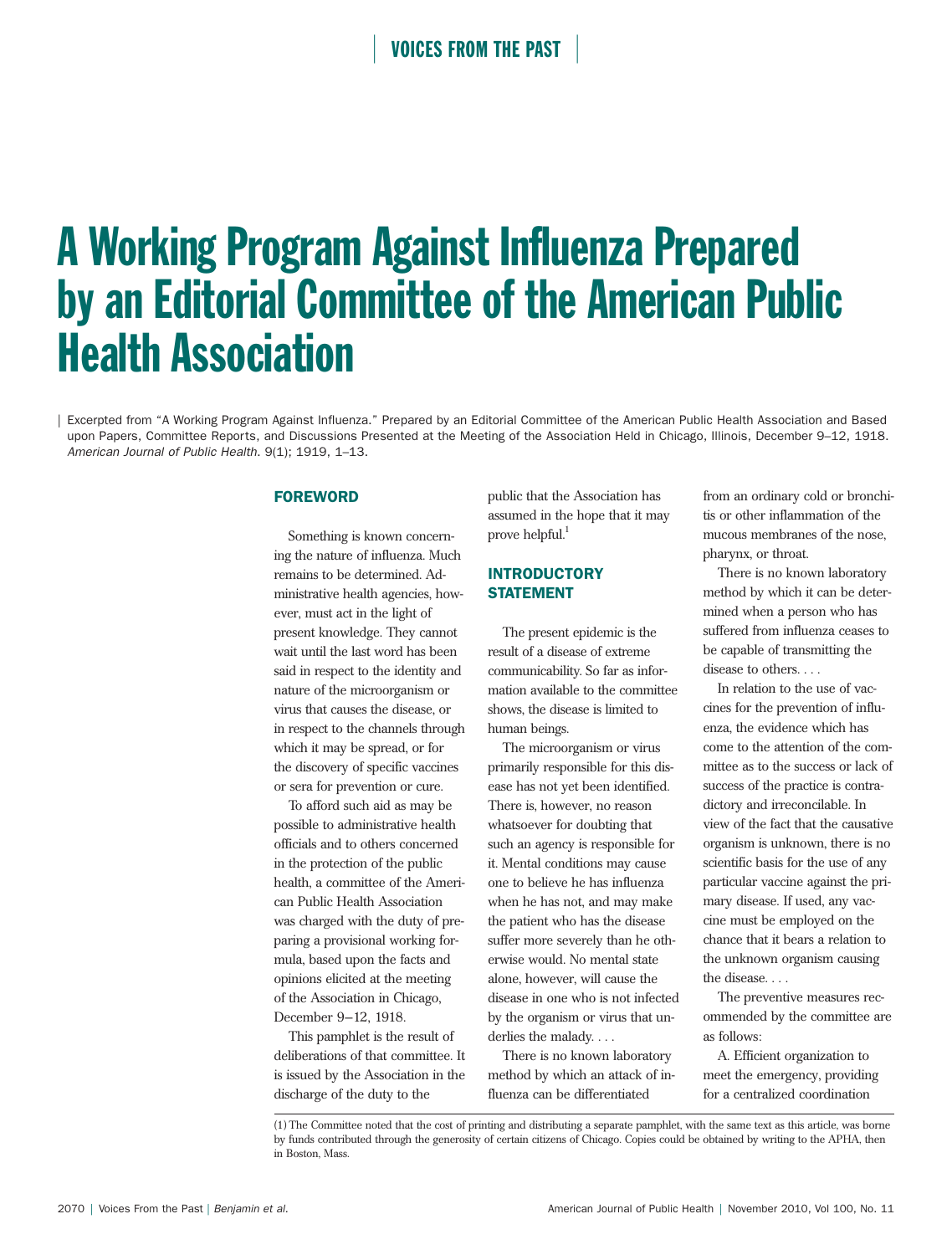# **VOICES FROM THE PAST**

and control of all resources.

B. Machinery for ascertaining all facts regarding the epidemic:

- 1. Compulsory reporting.
- 2. A lay or professional canvass for cases, etc.

C. Widespread publicity and education with respect to respiratory hygiene, covering such facts as the dangers from coughing, sneezing, spitting, and the careless disposal of nasal discharges; the advisability of keeping the fingers and foreign bodies out of the mouth and nose; the necessity of hand washing before eating; the dangers from exchanging handkerchiefs; and the advantages of fresh air and general hygiene. Warnings should be given regarding the danger of the common cold, and possibly colds should be made reportable so as to permit the sending of follow-up literature to persons suffering from them. The public should be made acquainted with the danger of possible carriers among both the sick and the well and the resultant necessity for the exercise of unusual care on the part of everybody with respect to the dangers of mouth and nasal discharges.

D. Administrative procedures:

1. There should be laws against the use of common cups, and improperly washed glasses at soda fountains and other public drinking places, which laws should be enforced.

2. There should be proper ventilation laws, which laws should be enforced.

Since the disease is probably largely a group or crowd problem, the following is especially important.

*3. Closing*.—Since the spread of influenza is recognized as due to the transmission of mouth and nasal discharges from persons infected with influenza, some of whom may be aware of their condition but others unaware of it, to the mouths and noses of other persons, gatherings of all kinds must be looked upon as potential agencies for the transmission of the disease. The limitation of gatherings with respect to size and frequency, and the regulation of the conditions under which they may be held must be regarded, therefore, as an essential administrative procedure.

Nonessential gatherings should be prohibited. Necessary gatherings should be held under such conditions as will insure the greatest possible amount of floor space to each individual present, and a maximum of fresh air, and precautions should be taken to prevent unguarded sneezing, coughing, cheering, etc.

Where the necessary activities of the population, such as the performance of daily work and earning of a living, compel considerable crowding and contact, but little is gained by closing certain types of meeting places. If, on the other hand, the community can function without much of contact between individual members thereof, relatively much is gained by closing or preventing assemblages.

## Schools: As to the closing of schools there are many questions to be considered.

(1) Theoretically, schools increase the number and degree of



contacts between children. If the schools are closed, many of the contacts which the children will make are likely to be out of doors. Whether closing will decrease or increase contacts must be determined locally. Obviously, rural and urban conditions differ radically in this regard.

(2) Are the children in coming to and going from school exposed to inclement weather or long rides in overcrowded cars?

(3) Is there an adequate nursing and inspection system in the schools?

(4) Is it likely that teachers, physicians and nurses can really identify and segregate the infected school child before it has an opportunity to make a number of contacts in halls, yards, rooms, etc.?

We suggest that children suspected of having influenza and

#### IMAGE 1—William Augustus Evans

*Source:* Courtesy of the Prints and Photographs collection, History of Medicine Division, National Library of Medicine.